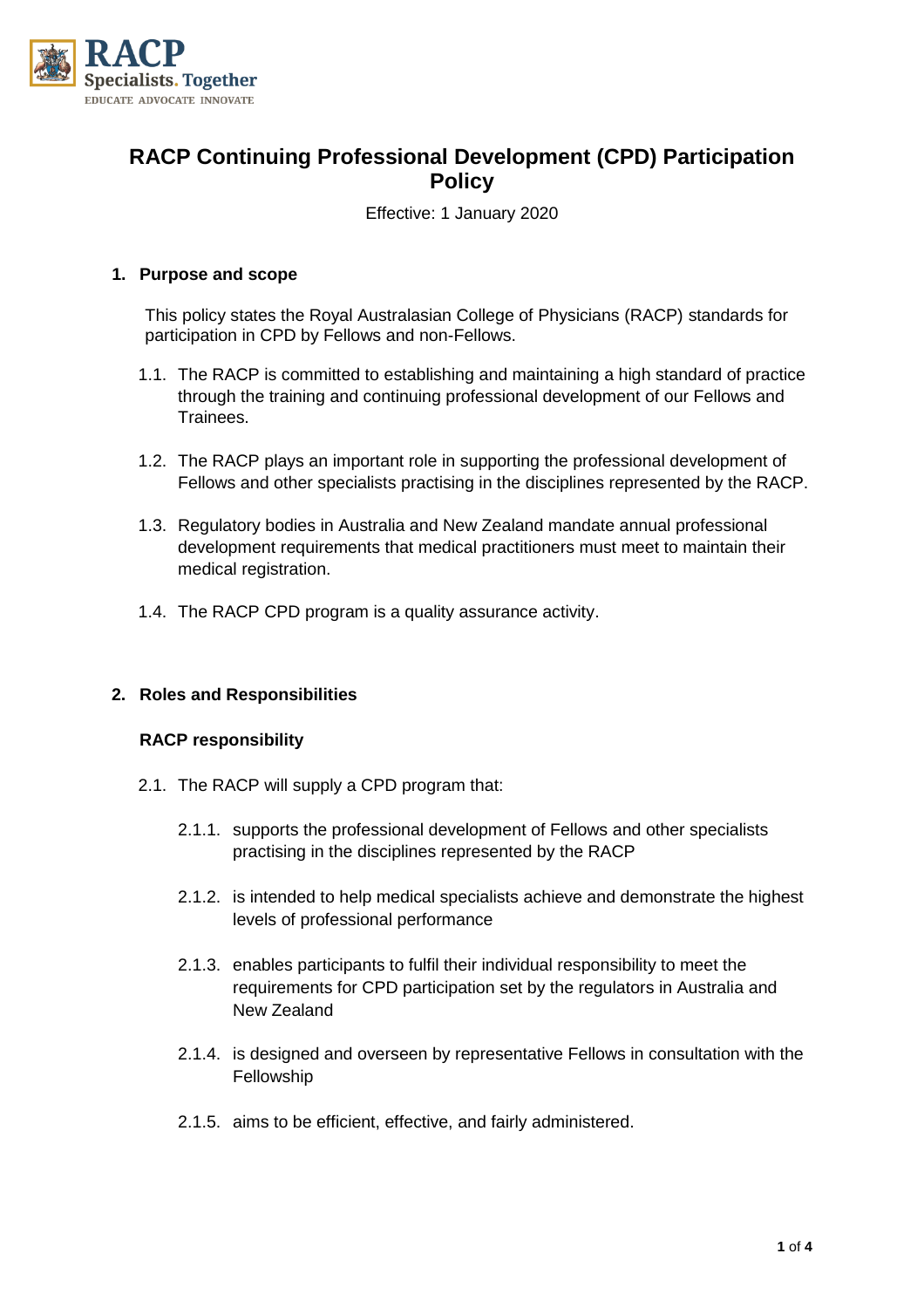- 2.2. In administering the CPD program, the RACP will:
	- 2.2.1. publish the RACP CPD framework, procedures and guidelines on the RACP website and ensure that these documents are readily available to participants
	- 2.2.2. provide timely notices of requirements (such as deadlines)
	- 2.2.3. provide advice and support to participants with the aim of ensuring their satisfactory participation
	- 2.2.4. conduct regular audits of the program for the purpose of quality assurance and improvement
	- 2.2.5. report outcomes to the Fellowship via the RACP's committees and publications
	- 2.2.6. as required by law, report on participation and non- compliance to medical regulatory authorities.
- 2.3. Participation will be open to:
	- 2.3.1. Fellows of the RACP
	- 2.3.2. Trainees of the RACP (can access the CPD program upon request)
	- 2.3.3. Non-Fellows. (Access to the CPD program is subject to payment of the subscription fee).
	- 2.3.4. Eligible Overseas Trained Physicians. (Access to the CPD program subject to payment of OTP fees)
- 2.4. The RACP CPD standard is completion of the RACP CPD program requirements by the annual deadline.
- 2.5. The RACP will provide an annual Certificate of Completion to all participants who meet the RACP CPD standard.
- 2.6. Participants who are selected for audit will not be deemed to have met the RACP CPD standard until they have satisfied the audit requirements.

### **Participant responsibility**

2.7. Meeting the standards of an accredited CPD program is a regulatory requirement for medical practitioners practising in Australia or New Zealand.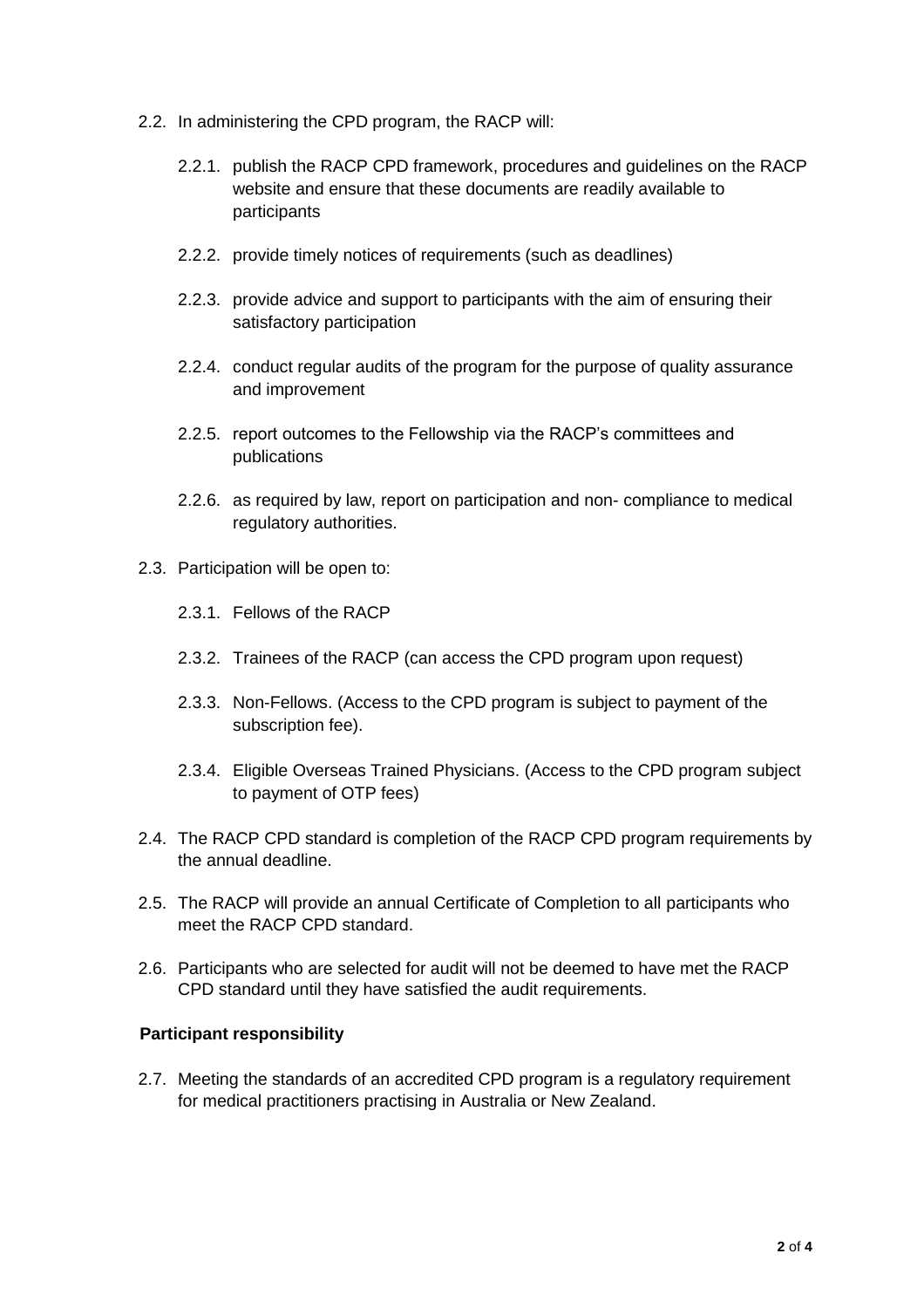- 2.8. Participants in the RACP CPD program should be aware of the regulatory requirements for CPD that apply within the jurisdictions in which they practise and must accept personal responsibility for meeting these requirements.
- 2.9. Participants should make themselves familiar with the RACP CPD framework and procedures, which are available on the RACP website.
- 2.10.Participants can seek an exemption from CPD requirements if participating in an alternative program that meets requirements or if they have non-practising status but should be aware that regulatory authorities may have some exclusions to granting exemptions.
- 2.11.Participants must notify the RACP of any changes to their contact and registration details so that the RACP can provide correct notifications about CPD requirements.

#### **3. Exceptional circumstances**

The RACP acknowledges that exceptional circumstances may arise which impact on an individual's ability to submit their CPD record prior to the due date or otherwise comply with the principles or eligibility criteria of this Policy.

## **4. Definitions**

- **CPD** Continuing professional development
- **Non-Fellow** A participant in MyCPD who does not hold Fellowship and is not undertaking OTP assessment
- **Practice** Any role, whether renumerated or not, in which the individual uses their skills and knowledge as a health practitioner in their profession. For the purposes of this policy, practice is not restricted to the provision of direct clinical care. It also includes management, administration, education, research, advisory, regulatory or policy development roles.

#### **5. Reconsideration, review and appeals**

Reconsideration, review and appeal rights and procedures are set out in the College By-Law: Reconsideration Review and Appeals Process By-Law.

### **6. Monitoring and evaluation**

This policy will be monitored and evaluated by the CPD Unit, within Professional Practice.

### **7. Related documents**